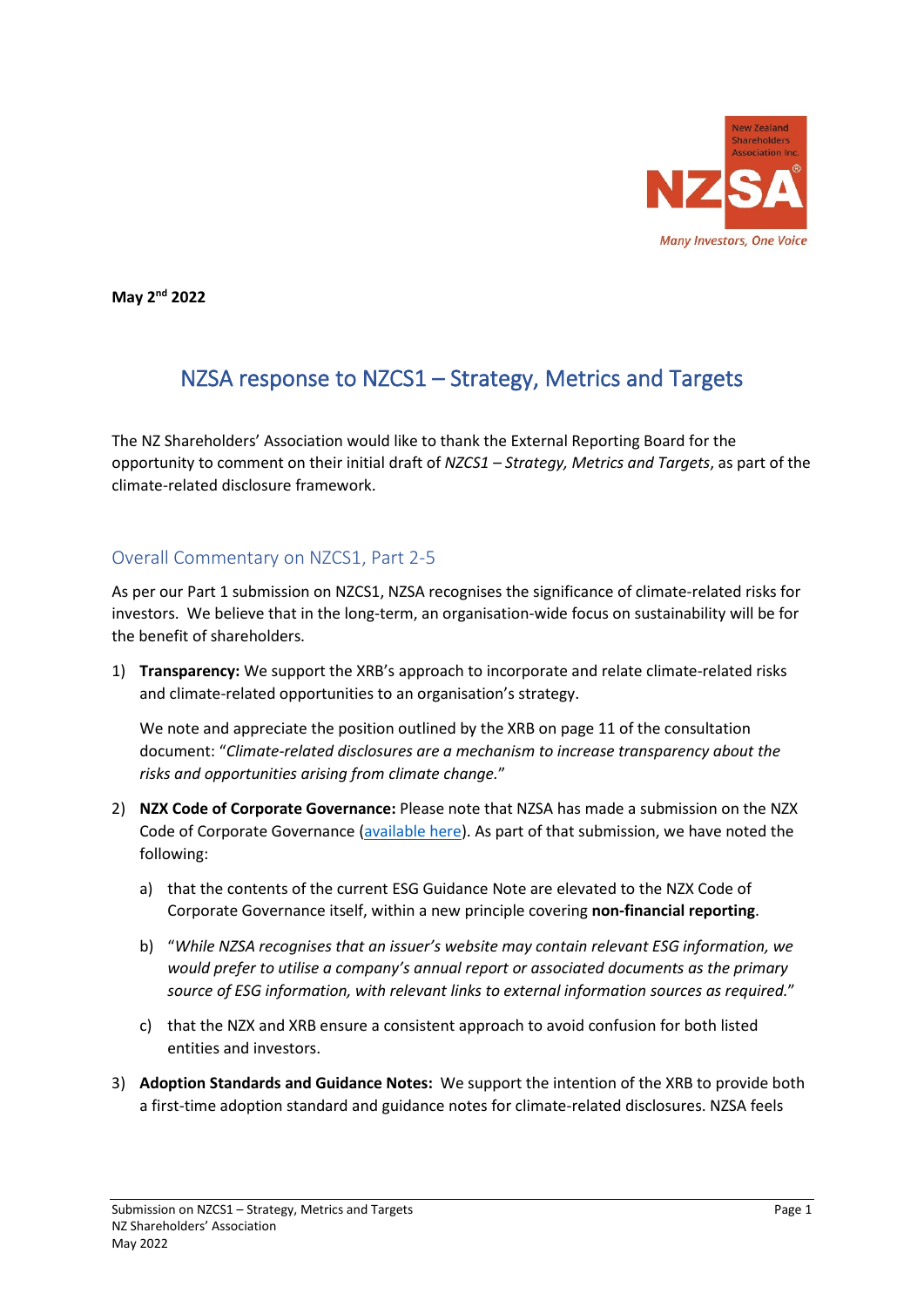this is helpful in providing implementation leadership and education to organisations and investors alike.

- 4) **Investor and Primary User education and understanding:** While guidance notes may be helpful in educating organisations as to how they construct their climate-related disclosures, NZSA feels there is also a need to educate primary users on how to *understand* the disclosures. We look forward to supporting the XRB in developing appropriate materials.
- 5) **Broader environmental sustainability and disclosure:** While not directly relevant to the scope of this submission, NZSA believes that climate-related disclosure is only one element of a broader set of environmental sustainability disclosure requirements.

We will continue to advocate for a clear roadmap of future regulatory development of environmental disclosures. We also continue to encourage entities to take a 'broad approach' to their environmental risks and opportunities, and the impact of those on their corporate strategies.

# NZCS1, Governance and Risk Management Feedback

We appreciate the efforts made by the XRB to summarise the feedback received on Part One of the NZCS1 submissions process.

- 1) We support the update to the definitions of primary users; while this differs from our own submission, we appreciate the trade-off required between required disclosures meeting the needs of a broad set of stakeholders and compliance costs.
- 2) We wholly support the XRB's position to align the core disclosure requirements in NZCDS1 with those of TCFD.

While we appreciate that the scope of the Act is outside the XRB's control, NZSA will continue to advocate for the inclusion of unlisted entities, with an overall threshold based on total assets. The current exclusion of such entities from the Act may act as an unintended disincentive for a public exchange listing.

## Consultation Questions – NZCS1, Strategy, Metrics and Targets

### Part Two - Strategy

### *Do you think the proposed Strategy section of NZ CS 1 meets primary user needs?*

NZSA Response: Fundamentally, subject to feedback provided within this submission document, NZSA believes that the focus of the disclosure will meet the needs of investors and other primary users. Investors will be looking for assurance that the organisation has considered the key climate change-related risks and opportunities and that these have been considered within the organisation's strategy.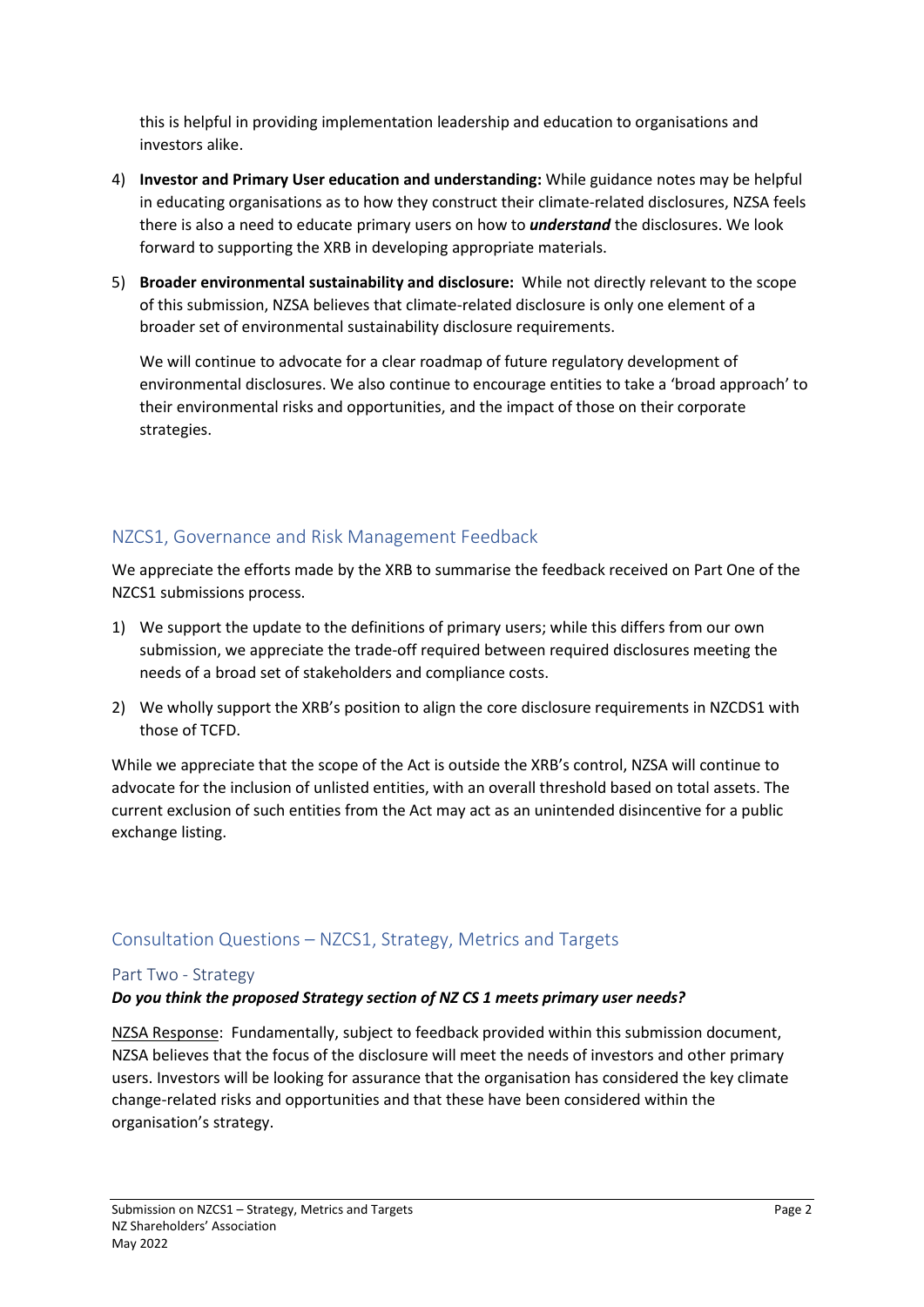*Scenario Analysis:* NZSA supports the focus on the transparency of scenario analysis, allowing investors to understand the resilience of the organisation. As per the XRB proposal in section 6.1 (7), we would expect strong disclosure of the assumptions used to underpin each scenario.

*Linkage to broader strategy:* The proposed standard adopts a narrow focus, solely on climate change. While this is appropriate on the context of the scope of the standard, NZSA believes there should be some provision within the standard to reflect that climate-related factors are only one amongst many that inform an organisation's strategic outcomes. To this end, we would expect disclosures related to climate change to be well-integrated with other aspects of an organisation's disclosure around its strategy and level of achievement against it.

*"Greenwashing":* NZSA fully supports the XRB's statement in section 6.1 (2) that "*an entity must ensure that relevant information is not obscured by the inclusion of insignificant detail.*"

*a) Do you think that the information in this section of the standard will provide information that is useful to primary users for decision making? If not, please explain why not and identify any alternative proposals.*

*NZSA Response*: We note the XRB's statement in section 6.1 (2) that "*If the disclosures provided in accordance with paragraphs 3–7, are not sufficient to meet the objective in paragraph 1, an entity must disclose additional information necessary to meet that objective.*" The statement implies that the disclosure requirements should be seen as a minimum requirement.

*Transition Roadmap:* NZSA notes that in its submission on Part 1 of NZCS1, we stated that:

*For organisations currently involved in carbon-intensive industries, NZSA will encourage organisations to prepare a transition roadmap, to provide assurance to investors that the organisation can sustain investor value.*

NZSA notes section 6.1 (5) (e) of the proposed standard, requiring disclosure of "*the transition and adaptation plan aspects of its strategy, including the extent to which financial plans are aligned with these plans.*"

NZSA considers that this specific disclosure requirement is a key strategic element that will support the intentions expressed by the XRB in section 3.1 of the consultation document, particularly that climate-related disclosures will *"lead to a more informed market, a more efficient allocation of capital, and to smooth the transition to a more sustainable, lowemissions economy.*"

We support the inclusion of an *adaptation plan* and *transition plan* as specific disclosures within the standard and would encourage the XRB to improve the priority and prominence of this requirement by creating the disclosure requirement as a separate section.

This also allows organisations to differentiate between "one-off" transition-related risks and opportunities, and those that are ongoing.

NZSA does note that the development of an adaptation plan is a key feature of the first-time adoption provisions outlined in section 6.3.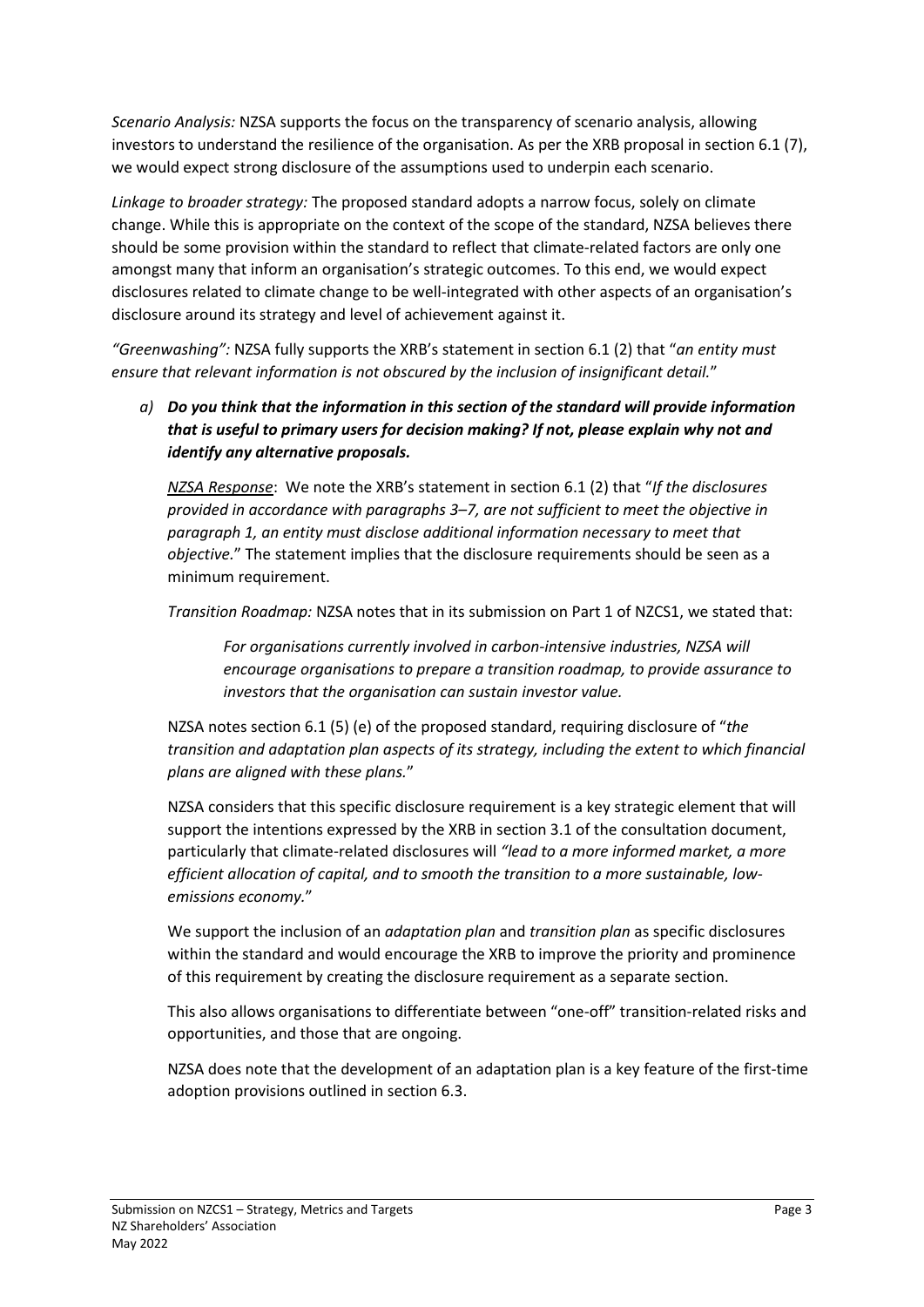## *b) Do you consider that this section of the standard is clear and unambiguous in terms of the information to be disclosed? If not, how could clarity be improved?*

*NZSA Response*: We consider that the disclosure objectives contained within Table 3 of 6.1 (1) could be worded more effectively, to focus on the difference between strategic and financial **outcomes** and how they are achieved (i.e., business model, strategic plan, financial resources as **inputs**). This would recognise that the same strategic outcome could be achieved if an organisation adapted its planning to mitigate climate-related risks and adapt to climate-related opportunities.

Should this feedback be adopted, this may require slight changes to sub-sections within Table 3.1.

We also consider the description of climate-related risks and opportunities within section 6.1 (4) (c) as requiring further specificity – while *physical* risks should be included, we would expect that risks include elements relating to *customer* risk / opportunity, *reputation* risk/opportunity and *stakeholder* risk/opportunity, amongst others. NZSA recognises that different factors may be defined for different businesses (not all of them solely transition risks) and would therefore prefer a broader approach to this statement, with examples contained within guidance notes.

## *c) Do you consider that this section of the standard is adequately comprehensive and achieves the right balance between prescriptiveness and principles-based disclosures? If not, what should be removed or added to achieve a better balance?*

*NZSA Response*: We refer to our feedback above – NZSA would prefer greater emphasis on the disclosure of a specific transition plan for the organisation's preferred (sustainable) outcome. NZSA believes that this can be created within the principles-based approach of the proposed standard.

# *Do you agree that a standalone disclosure describing the entity's business model and strategy is necessary? Why or why not?*

*NZSA Response*: Yes. Investors, as a primary user, are looking for information that can help them assess strategic and financial outcomes in the short, medium, and long term. The impacts of climaterelated risks and opportunities on an organisation's business model and strategy assist investors in making appropriate capital allocation decisions.

As per our comment above, however, NZSA believes that climate-related factors are one amongst many impacting an organisation's strategic outcomes. We would expect organisations to take a broad approach in describing risks and opportunities that impact their strategic outcomes and how they deliver against those.

*Do you agree that we should not prescribe which global mean temperature increase scenario(s)should be used to explore higher physical risk scenarios (such as 2.7°C and/or 3.3°C or by using Representative Concentration Pathways (RCP) such as RCP4.5 or 6), but rather leave this more open by requiring a 'greater than 2°C scenario'? Why or why not?*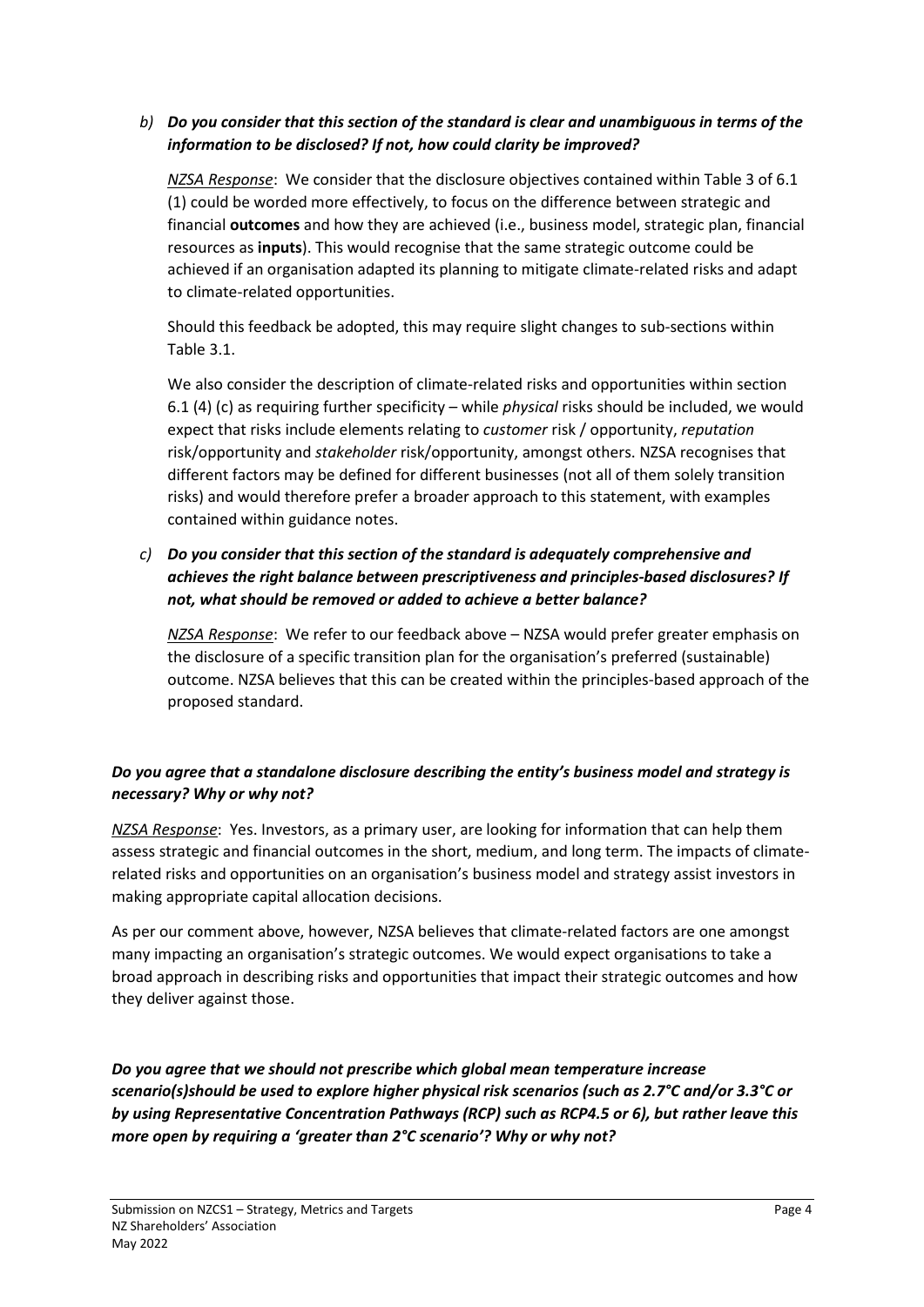*NZSA Response*: NZSA prefers that organisations are free to determine their own scenarios, leaving scope for investors and other primary users to judge the credibility of those scenarios as part of their capital allocation decisions. NZSA also notes that as further climate-related research is completed, scenarios may be altered to reflect greater knowledge in future.

For example, recent research at Victoria University of Wellington, released on May  $1<sup>st</sup>$ , has already evidenced differing timeframes and impacts of rising sea levels around New Zealand. This is not solely based on temperature movement, but also considers local ground movement factors.

If the standard is too specific, there is some likelihood that evidence provided by new research cannot be included in an organisation's scenario development.

## *We do not require transition plans to be tied to any particular target such as net zero and/or 1.5°C, but that entities will be free to disclose this if they have done so. Do you agree? Why or why not?*

*NZSA Response*: NZSA supports this approach – again on the principle of leaving scope for investors and other primary users to judge the credibility of an organisation's targets as part of their capital allocation decisions.

## *Do you have any views on the defined terms as they are currently proposed?*

*NZSA Response*: The definitions within section 6.2 are broadly clear and appropriate.

- 1) The nature of the wording in section 6.1 relating to 'business model' and 'strategy' (as defined) may require clarification to better separate business model inputs (which may include a strategic implementation activity/plan) and strategic outputs.
- 2) NZSA notes the proposed definitions of an *adaptation plan* and a *transition plan*. While there is a clear distinction based on 'low emissions' as compared with the broader set of risks or opportunities contained within an adaptation plan, this proposed differentiation is likely to cause confusion for investors and other primary users.

While we support the alignment with TCFD implied in the definitions, more specificity around the adaptation plan being related to a 'company's strategic response and capability development' may provide a better distinction.

### *The XRB has identified adoption provisions for some of the specific disclosures in NZ CS 1:*

### *a) Do you agree with the proposed first-time adoption provisions? Why or why not?*

*NZSA Response*: Yes. NZSA feels the proposal outlined by the XRB reflects a balanced approach that allows organisations the opportunity to develop climate-related capability and investors/other primary users the ability to develop their understanding.

*b) In your view, is first-time adoption relief needed for any of the other disclosure requirements? Please specify the disclosure and provide a reason.*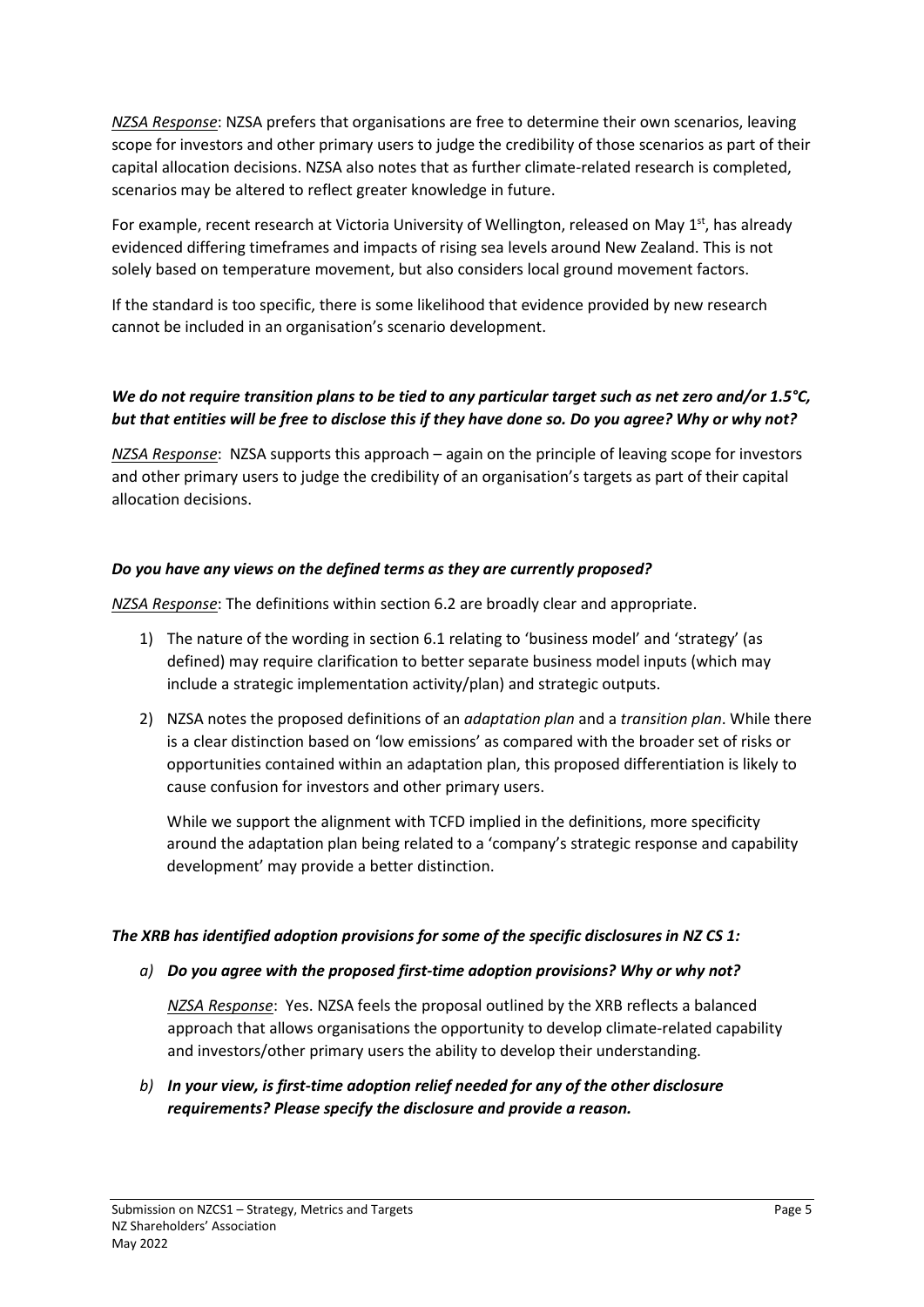*NZSA Response*: No. The 'pathway' approach implied within the first-time adoption provisions and the timeline set out in Figure 5 should be attainable by all in-scope organisations.

We note that the impacts of climate change are already being felt by organisations and their investors, so would be reluctant to provide any further relief beyond that proposed in the XRB proposal. For example, we note the recent (significant) loss announced by NZ King Salmon (NZX: NZK) and their associated capital raise.

Greater disclosure is required as early as possible to provide transparency for investors and increase knowledge of climate-related risks and opportunities.

Like the XRB, NZSA will continue to encourage organisations to understand the environmental scenarios that may impact them and how they should be described to investors.

*c) If you are requesting further first-time adoption relief, what information would you be able to provide in the interim?*

*NZSA Response*: n/a – NZSA does not support first-time adoption relief beyond that proposed by the XRB.

### Part Three – Metrics and Targets

*Do you think the proposed Metrics and Targets section of NZ CS 1 meets primary user needs?*

NZSA Response: Fundamentally, NZSA believes that the disclosures proposed within the Metrics and Targets section meet the needs of investors and other primary users, subject to our submission feedback below. Investors will be seeking assurance that the specific actions and plans disclosed by the reporting organisation are translating to measurable improvement in related metrics.

*a) Do you think that the information in this section of the standard will provide information that is useful to primary users for decision making? If not, please explain why not and identify any alternative proposals.*

### *NZSA Response*: Broadly, yes.

*Adaptation (one-off) vs 'ongoing'*: The standard as proposed does not differentiate delivery milestones associated with the "one-off" adaptation plans from metrics associated with the underlying, ongoing business operations of the entity. NZSA would prefer to see this distinction reflected in the standard, allowing primary users (including investors) to determine an organisation's progress on both aspects.

This may imply extending the standard to cover not just metrics and targets but including key adaptation **milestones** within both the standard (7.1) and the definitions (7.2).

*b) Do you consider that this section of the standard is clear and unambiguous in terms of the information to be disclosed? If not, how could clarity be improved?*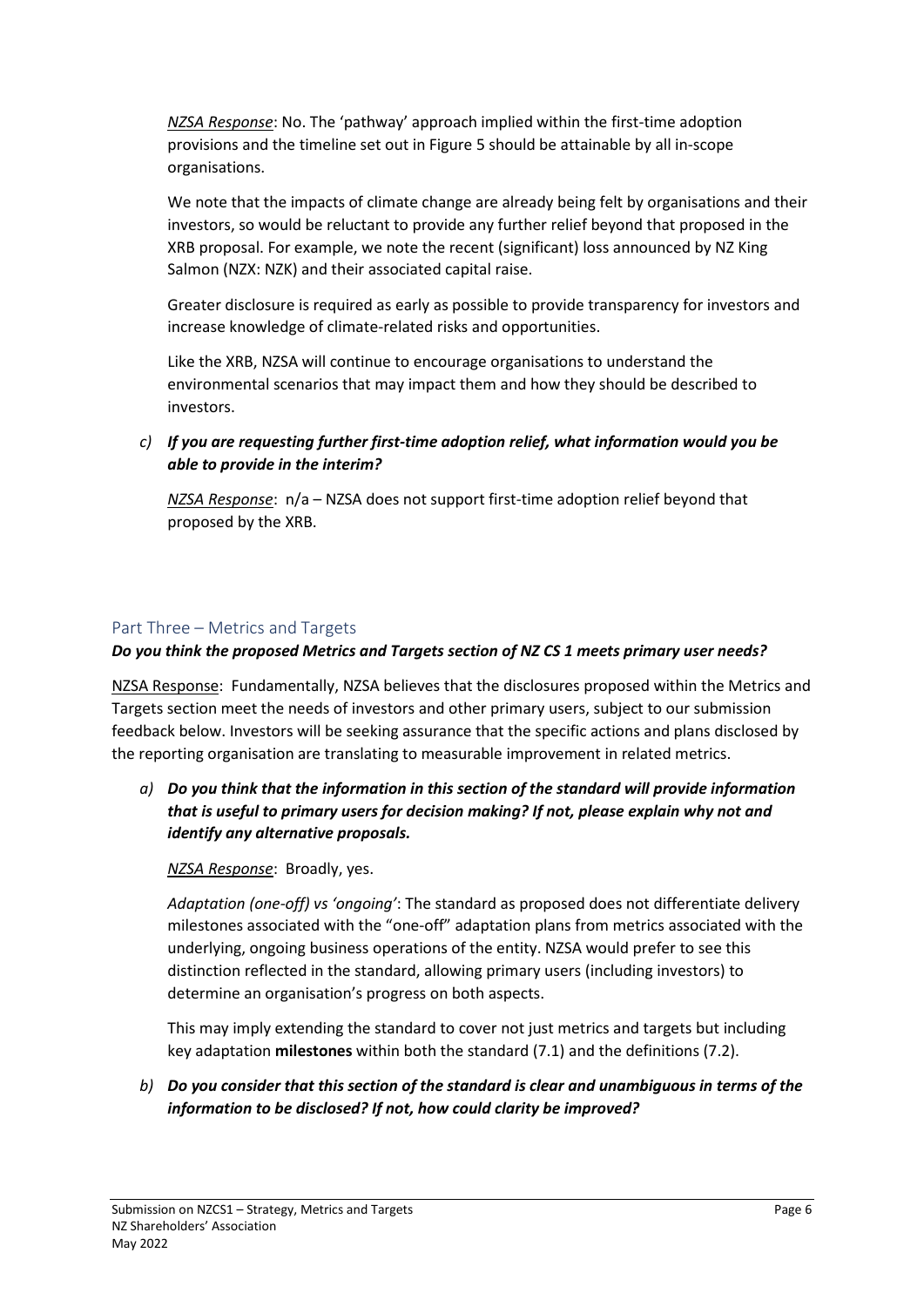#### *NZSA Response*:

*Business Activities*: NZSA notes that the term "*business activities*" is used in sections 7.1.4 (Table 6), in the context of providing a percentage amount exposed to transition risk or physical risk. The term is also not defined in section 7.2.

We consider that this term is ill-defined and would prefer more specific measures. From an investor's perspective, the percentage of **total assets**, **net profit after tax** or **revenue** (or a combination of all three) would create clarity as to the longer-term resilience of the underlying business.

*Remuneration:* We note that 7.1.4 (h) proposes that the portion of management remuneration dedicated to climate-related risks and opportunities is disclosed. NZSA considers this impractical for the following reasons:

- Executives will be required to apportion their time on climate-related activities to meet the requirements of the standard. At best, this will only represent an estimate and will add little value to investors or other primary users.
- The management of climate-related strategy, risks and opportunities should become an integrated part of an organisation's wider efforts to manage those functions (see our comments earlier in this submission), rather than wholly separate from the other risks and opportunities facing the organisation.

For these reasons, we do not believe that the disclosure will add meaningful value to primary users (including investors).

We note that there is no current requirement for organisations to disclose spend other internal management or assurance functions that are critical for investors (such as internal audit processes, finance and accounting or technology).

## *c) Do you consider that this section of the standard is adequately comprehensive and achieves the right balance between prescriptiveness and principles-based disclosures? If not, what should be removed or added to achieve a better balance?*

*NZSA Response*: NZSA is supportive of the balance of the standard between principle-based disclosure and proscribed requirements.

## *We have not specified industry-specific metrics. The guidance will direct preparers where to look for industry-specific metrics. Do you believe this is reasonable or do you believe we should include a list of required metrics by industry? If so, do you believe we should use the TCFD recommendations or follow the TRWG prototype?*

*NZSA Response*: NZSA prefers that organisations are free to determine their own industry-specific metrics, leaving scope for investors and other primary users to judge the credibility of those metrics as part of their capital allocation decisions.

We appreciate the efforts planned by the XRB to include appropriate context within guidance notes.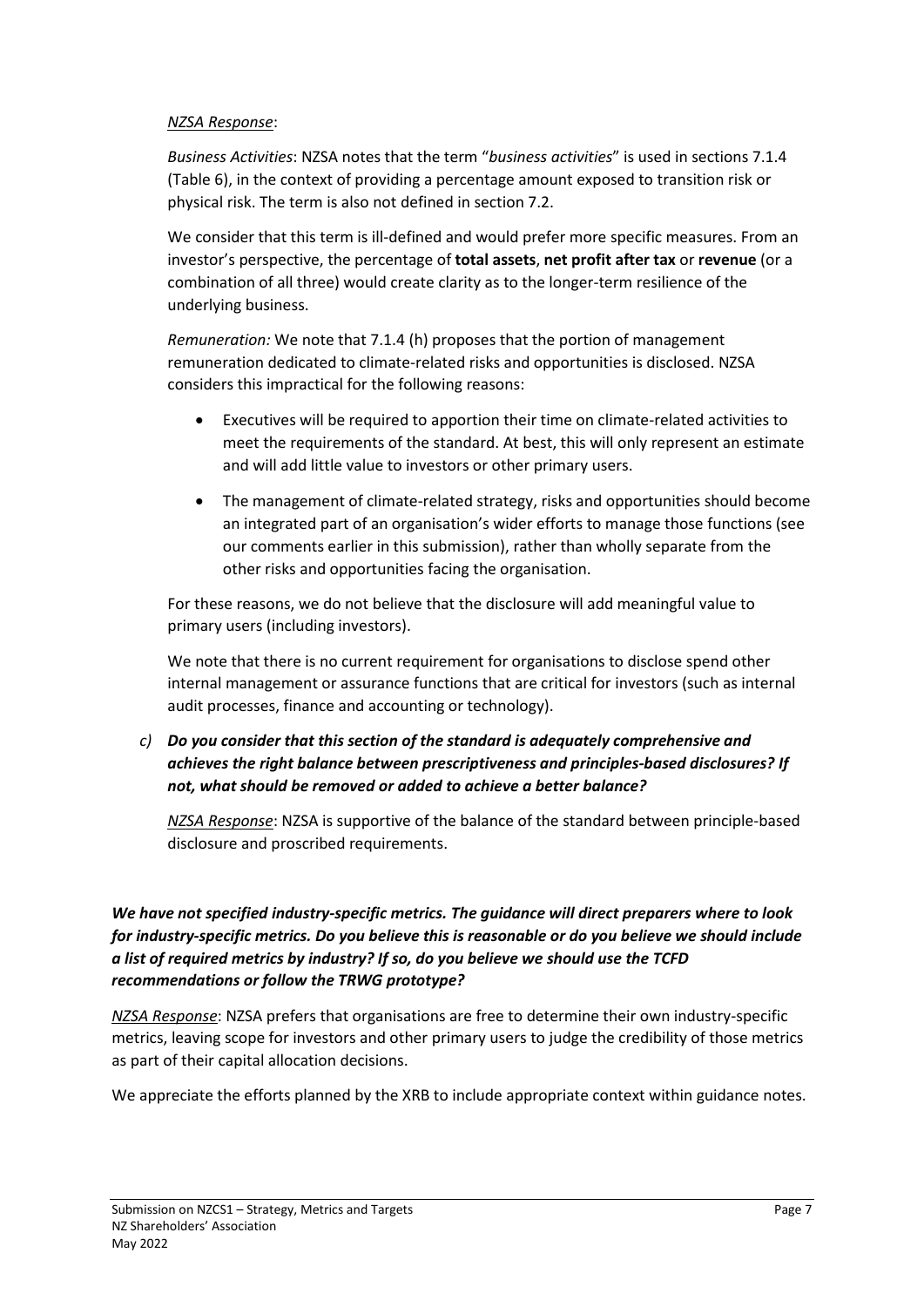## *We will require disclosure of scope 3 value chain emissions as part of this standard. Are there areas (particularly in your scope 3 value chain) where there are impediments to measuring at present? If so, what are these areas and when do you think it might be possible to measure these areas?*

*NZSA Response*: NZSA support the inclusion of scope 3 measures within the metrics standard. However, we believe that this should be subject to first-time adoption relief, mainly due to the complexity for most organisations in measurement and reporting of scope 3 emissions.

NZSA also believes that scope 3 emissions data should be subject to independent assurance (see our submission feedback on *Part 4 – Assurance* below), as we would wish for all climate-related disclosures. Without appropriate first-time adoption relief, organisations are likely to have difficulty in independently verifying the climate-related data provided by other organisations in their supply chain. In many cases, organisations supplying scope 3 emissions data may not be subject to New Zealand law, making it difficult to compel them to provide high-quality scope 3 emissions data.

Given the potential inaccuracy of scope 3 reporting, under current measurement and verification conditions, it is unlikely that the metrics (and delivery of the organisation against target) will be trusted or relied on by primary users.

## *Paragraphs 8, 9 and 10 contain specific requirements relating to the disclosure of GHG emissions to facilitate the conduct of assurance engagements in line with the requirement of section 461ZH of the Financial Markets Conduct Act. Do you have any observations or concerns about these proposed requirements?*

*NZSA Response*: NZSA supports the nature of these disclosures, subject our feedback on first-time adoption relief for scope 3 emission reporting.

### *Do you have any views on the defined terms as they are currently proposed?*

*NZSA Response*: We are broadly supportive of the defined terms in section 7.2.

We do believe that the definition of "metric" should include a reference to "**milestones**", allowing progress against adaptation plans to be reported to primary users.

## *The XRB has proposed not providing first-time adoption provisions for the Metrics and Targets section of NZ CS 1. Do you agree? Why or why not?*

*NZSA Response*: As per our commentary above, NZSA believes that first-time adoption relief provisions should be created for the reporting of Scope 3 emissions.

Given the potential inaccuracy of scope 3 reporting, under current measurement and verification conditions, it is unlikely that the metrics (and delivery of the organisation against target) will be trusted or relied on by primary users.